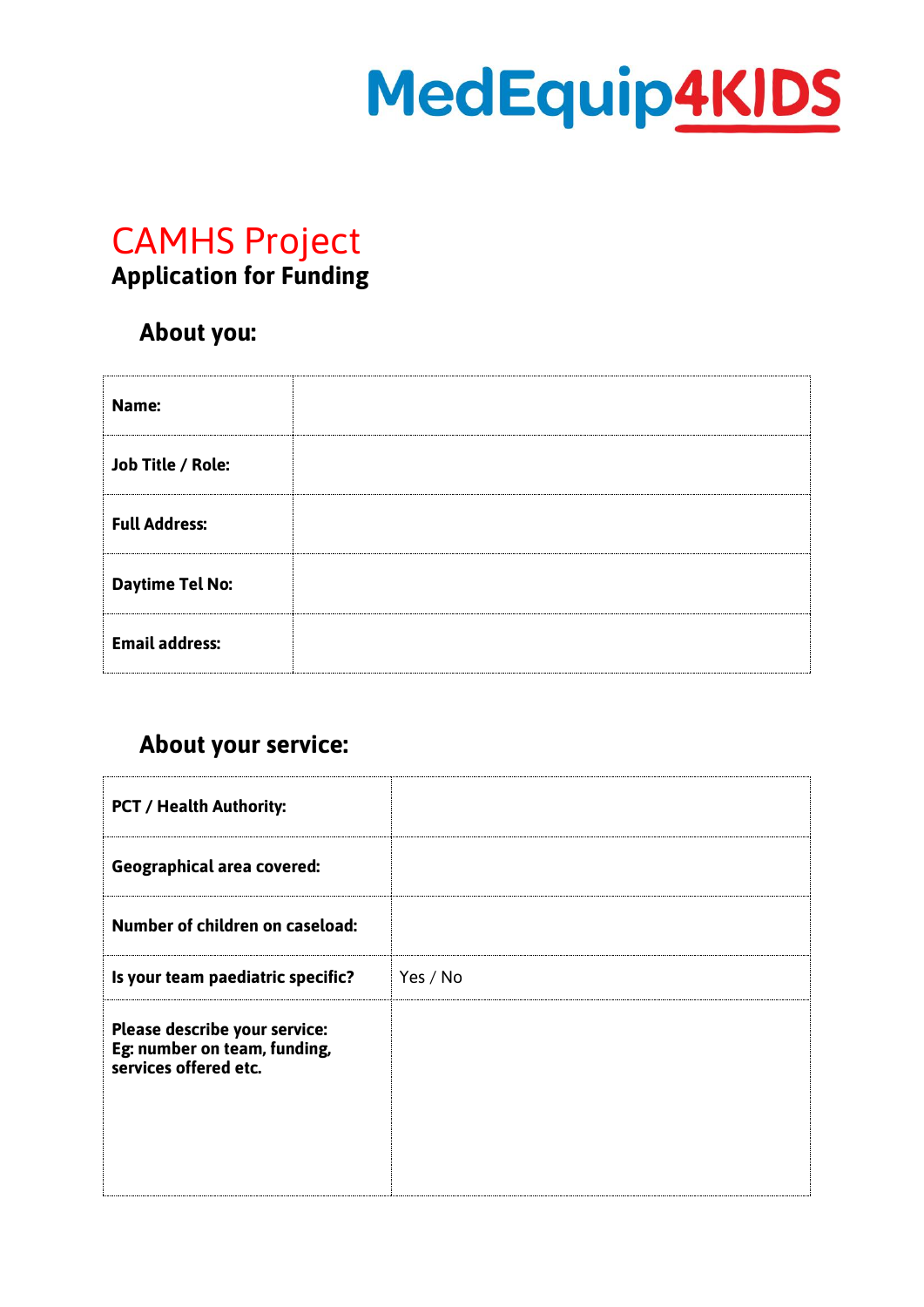### **Impact:**

Please give as much information as you can about what difference the equipment will make to the children in your care.

PLEASE NOTE: We will use this information to help us prioritise funding, so please give specific information about the needs in your area and why this equipment will be of benefit.